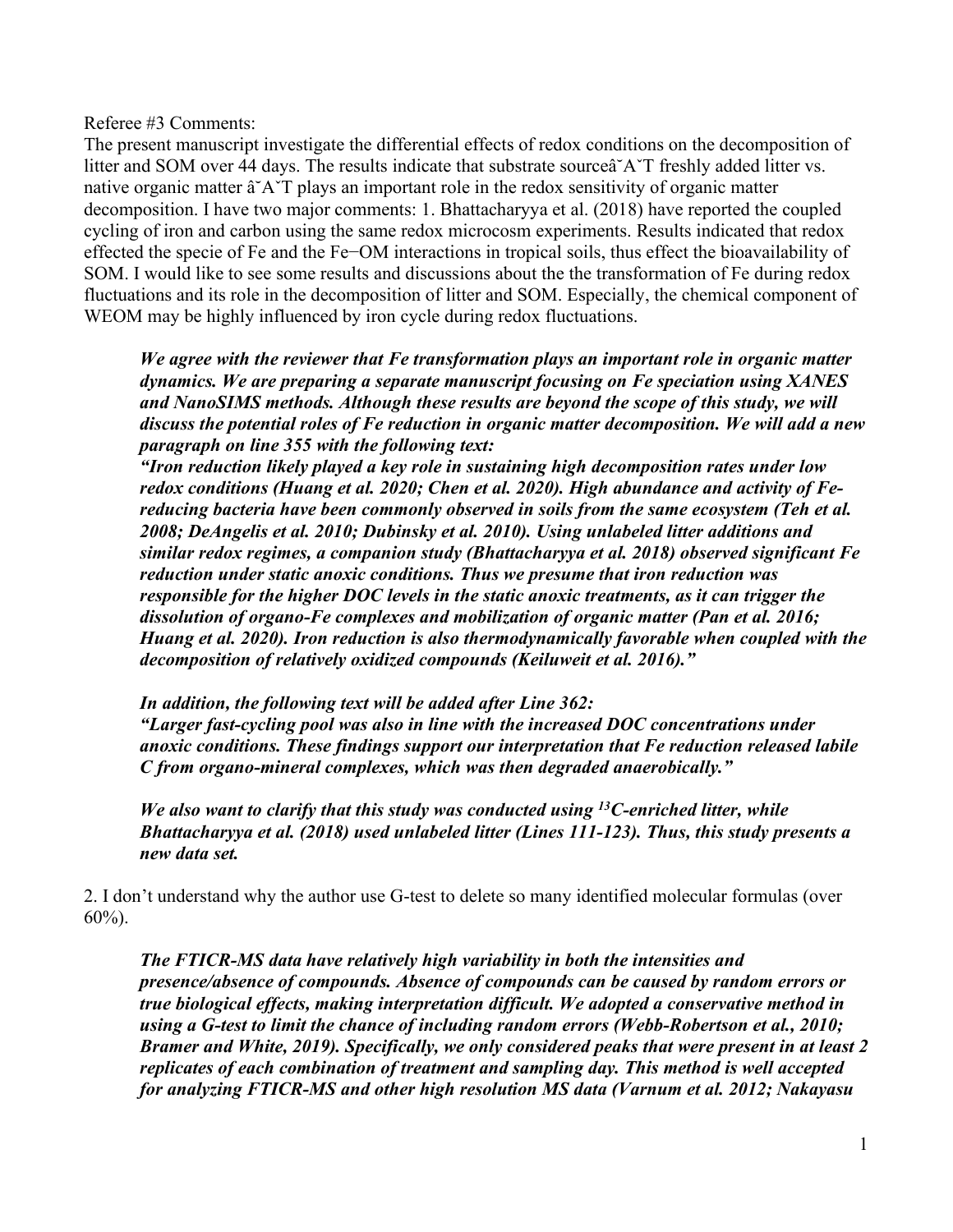*et al. 2016; Piehowski et al. 2020). We note that the G-test was only used for the analysis presented in Figure 7, which focused on the presence/absence patterns. Other analyses such as the NMDS and NOSC comparison were not subject to the G-test.*

3. It seems from Table S2 that the repeatability of the FT-ICR MS results is poor. Three of the 12 samples showed significant outliers. I think this is very likely due to the extraction method used in this study. It is very hard to guarantee the representation of the bulk soil and litter samples only using 100 mg soil in WEOM extraction. And it is impossible to control the DOC concentration in FT-ICR MS analysis for all samples. So it is cannot exclude the differences induced by DOC concentration in FT-ICR MS analysis.

*We are confident about our analytical procedures and somewhat puzzled by the comment about Table S2. This may be because the table legend did not specify that the values presented were the sum of multiple replicates--and that multiple samples were run for each sampling day and treatment. A total of 44 samples were analyzed with FTICR-MS. Four were obvious outliers with less than 200 peaks (Lines 158-161). Only one outlier was identified using the robust Mahalanobis distance approach (Lines 161-166).*

*We will modify the table to show the means and standard errors of individual replicates. The new table and table legend will be:* 

*"Mean and standard error of water-extractable molecular formulas identified by FTICR-MS analysis per sampling day and treatments. For each treatment and harvest timepoint, replicate samples were analyzed (3, 3, and 5 replicates on days 20, 36, and 44, respectively)"*

| Sampling<br>Day | Static<br>anoxic | High<br>frequency               | Low<br>frequency | <b>Static</b><br>oxic |
|-----------------|------------------|---------------------------------|------------------|-----------------------|
| 20              | $1883\pm211$     | $N/A^a$                         | $1883 \pm 509$   | 1742±490              |
| 36              | $1513\pm446$     | $1826 \pm 653$ N/A <sup>b</sup> |                  | $1769 \pm 399$        |
| 44              | $1315 \pm 195$   | $1751 \pm 302$                  | $1805 \pm 280$   | $1782 \pm 269$        |

*a Treatment was removed due to presence of outliers. See Methods section for details. b Treatment was not included in the original experimental design.*

*The PNNL-EMSL DOE user facility runs 1000s of FTICR-MS analyses per year, and for soil samples like ours, typically uses 100 mg of substrate for extracting organic matter prior to FTICR-MS analysis. The facility achieves great consistency and repeatability as demonstrated by their peer-reviewed publications (e.g., Tfaily et al. 2015; Tfaily et al. 2017; Boye et al. 2017).*

*Regarding extraction efficiency/consistency, we apologize for not mentioning in the methods that the ion accumulation time on the FTICR-MS instrument was adjusted for all samples to keep similar numbers of ions in the ICR cell. This is a standard practice at the EMSL facility and helps to control for differences in DOC among samples (Boye et al. 2017; Graham et al. 2017). The following text will be added on Line 151:*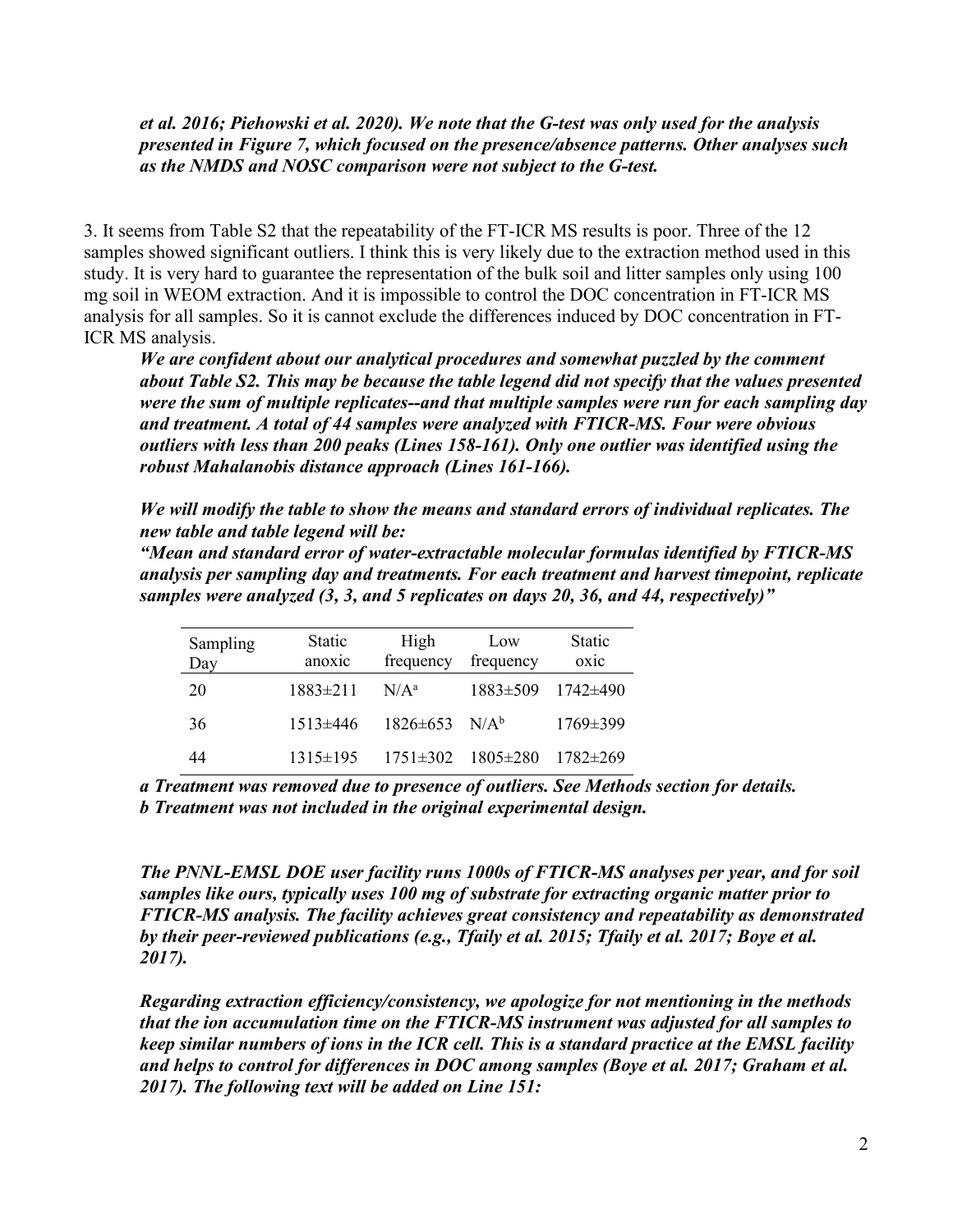*"Ion accumulation time was optimized for all samples to account for differences in DOC concentration (Graham et al. 2017; Boye et al. 2017)."*

*Differences in DOC concentration were unlikely to drive the observed patterns in DOC chemistry (Lines 308-310). The DOC composition showed strong temporal trends: the static anoxic treatment was different from other treatments on day 20 (Figs. 5, 6, 7, and S4), while these differences disappeared on day 44. In contrast, DOC concentrations were higher in the static anoxic treatment than in other treatments on both days 20 and 44 (Fig. S5). These results demonstrate that the observed differences in DOC composition are robust and not driven by variation in DOC concentration among treatments.* 

In all, I don't think the manuscript can be published in its present form.

## *We hope that we have addressed your concerns.*

## References

- Bhattacharyya, A., Campbell, A. N., Tfaily, M. M., Lin, Y., Kukkadapu, R. K., Silver, W., Nico, P. S., and Pett-Ridge, J.: Redox fluctuations control the coupled cycling of iron and carbon in tropical forest soils, Environmental Science  $\&$ Technology, 10.1021/acs.est.8b03408, 2018.
- Bramer, L., and White, A.: ftmsRanalysis: Analysis and visualization tools for FT-MS data. R package version 1.0.0. https://github.com/EMSL-Computing/ftmsRanalysis, 2019.
- Chen, Chunmei, Steven J. Hall, Elizabeth Coward, and Aaron Thompson. Iron-mediated organic matter decomposition in humid soils can counteract protection. Nature communications 11, 2255, 2020.
- DeAngelis, K. M., Silver, W. L., Thompson, A. W., and Firestone, M. K.: Microbial communities acclimate to recurring changes in soil redox potential status, Environmental Microbiology, 12, 3137-3149, 10.1111/j.1462- 2920.2010.02286.x, 2010.
- Dubinsky, E. A., Silver, W. L., and Firestone, M. K.: Tropical forest soil microbial communities couple iron and carbon biogeochemistry, Ecology, 91, 2604-2612, 10.1890/09-1365.1, 2010.
- Ginn, B., Meile, C., Wilmoth, J., Tang, Y., and Thompson, A.: Rapid Iron Reduction Rates Are Stimulated by High-Amplitude Redox Fluctuations in a Tropical Forest Soil, Environmental Science & Technology, 51, 3250-3259, 10.1021/acs.est.6b05709, 2017.
- Huang, W., Ye, C., Hockaday, W. C., & Hall, S. J. (2020). Trade‐offs in soil carbon protection mechanisms under aerobic and anaerobic conditions. Global Change Biology, 26, 3726-3737.
- Keiluweit, M., Nico, P. S., Kleber, M., and Fendorf, S.: Are oxygen limitations under recognized regulators of organic carbon turnover in upland soils?, Biogeochemistry, 10.1007/s10533-015-0180-6, 2016.
- Nakayasu, E. S., Nicora, C. D., Sims, A. C., Burnum-Johnson, K. E., Kim, Y. M., Kyle, J. E., ... & Jacobs, J. M. (2016). MPLEx: a robust and universal protocol for single-sample integrative proteomic, metabolomic, and lipidomic analyses. MSystems, 1(3).
- Pan, W., Kan, J., Inamdar, S., Chen, C., and Sparks, D.: Dissimilatory microbial iron reduction release DOC (dissolved organic carbon) from carbon-ferrihydrite association, Soil Biology and Biochemistry, 103, 232-240, 10.1016/j.soilbio.2016.08.026, 2016.
- Piehowski, P. D., Zhu, Y., Bramer, L. M., Stratton, K. G., Zhao, R., Orton, D. J., ... & Webb-Robertson, B. J. M. (2020). Automated mass spectrometry imaging of over 2000 proteins from tissue sections at 100-μm spatial resolution. Nature communications, 11(1), 1-12.
- Teh, Y. A., Dubinsky, E. A., Silver, W. L., and Carlson, C. M.: Suppression of methanogenesis by dissimilatory Fe(III) reducing bacteria in tropical rain forest soils: Implications for ecosystem methane flux, Global Change Biology, 14, 413-422, 10.1111/j.1365-2486.2007.01487.x, 2008.
- Tfaily, M., Chu, R., Tolić, N., Roscioli, K., Anderton, C., Paša-Tolić, L., Robinson, E., Hess, N. (2015). Advanced Solvent Based Methods for Molecular Characterization of Soil Organic Matter by High-Resolution Mass Spectrometry Analytical Chemistry 87(10), 5206-5215. https://dx.doi.org/10.1021/acs.analchem.5b00116